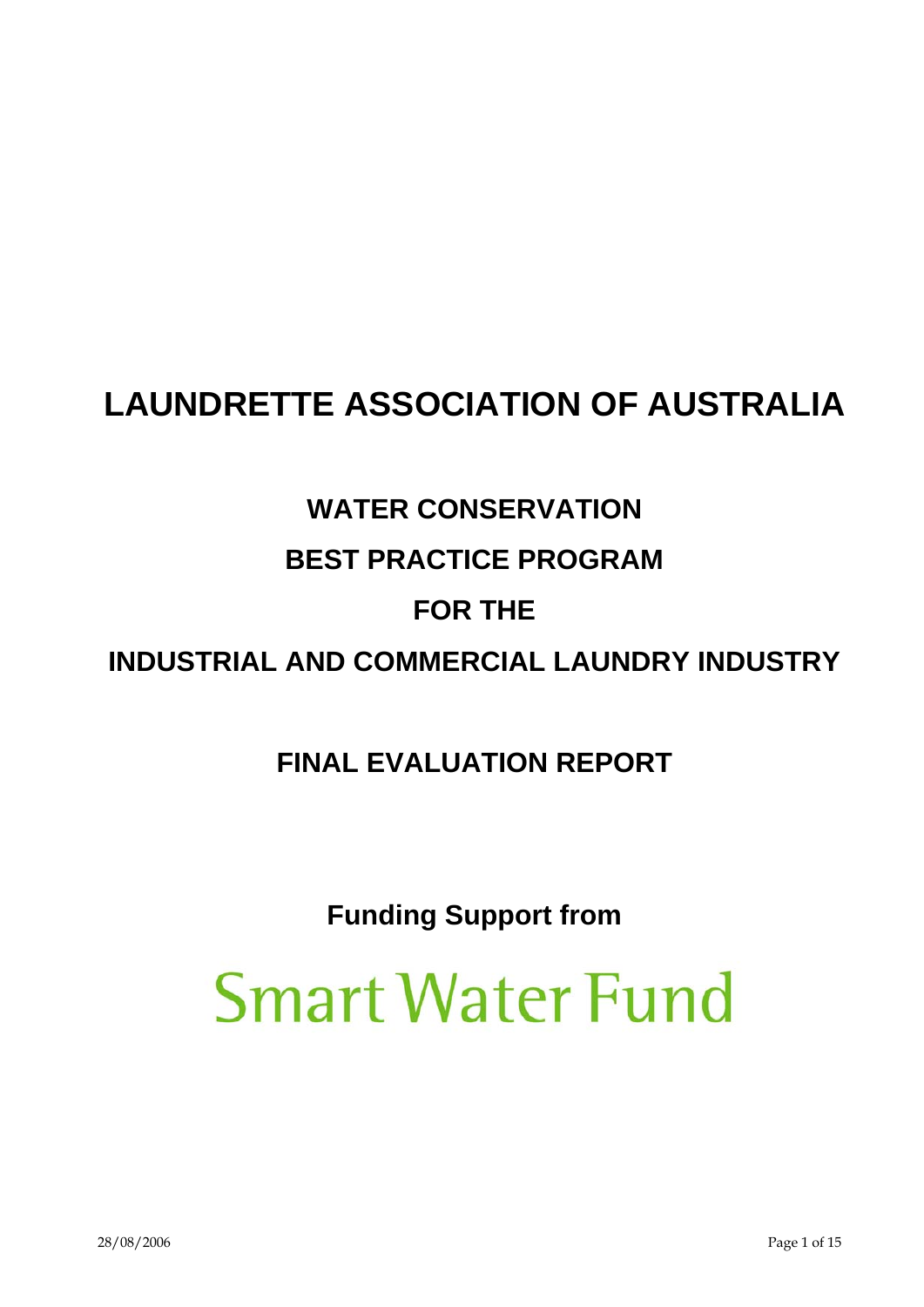# **EXECUTIVE SUMMARY**

# **OBJECTIVES**

Commercial laundries including On Premises Laundries (OPL) are a water intensive industry and use large volumes of water. To help the laundry industry improve its water efficiency, the Laundrette Association of Australia embarked on a project, with funding support from the Smart Water Fund. The Project developed a Best Practice Manual for Laundries that was used as a basis for providing education, training and water usage reviews to demonstrate to the industry that significant reductions in water use are achievable through several financially and practically viable methods.

This project consisted of the following key components:

- Education- On-site training was provided by qualified laundry experts to management, supervisors and laundry operators. The training sessions covered best practise laundry operation, an overview of the importance of conserving our dwindling natural resource with the emphasis of creating a behavioural change in the attitude to water use, and an insight into the most effective technologies available to reduce water usage in a laundry.
- Best Practice Training Manual- The Best Practice Training Manual was developed by Tailored Training Victoria, a registered training organization specializing in industrial and commercial laundry training. The development of the manual used resources available through the various water providers, industry knowledge forged from years of hands on experience, laundry machinery manufacturers, laundry chemical suppliers and direct experience and feedback gained from training more than 400 laundry operators throughout Victoria. The Manual encourages a change of attitude towards our natural resource 'water' and the environment for the laundry operator/manager, then teaches the basics in best practice laundry which enables the operator to dramatically reduce the amount of water used in a typical day's operation. The Best Practice Training Manual includes a range of topics including overloading and underloading of washers, correct sorting procedures and the affects of bleaches and other harsh chemicals on linen and the environment – all facets that if done correctly can reduce water consumption.
- Information Sessions- delivered to industry groups including, coin laundry and dry cleaning, hospital and aged care, hotel and apartment house, developers and architects, delivered at industry trade shows, seminars, conferences, or at specially arranged information sessions.
- Advertising- to the broader industry through a website, merchandising giveaways, signage and banners.
- Water usage reviews- offered free of charge, involving a visit and written report from an industry expert covering water usage in the laundry with recommendations on cost effective ways to save water.
- Follow ups- to provide feedback and acceptance of the program, and to measure the water saving methods that had been implemented as a result of the water usage reviews.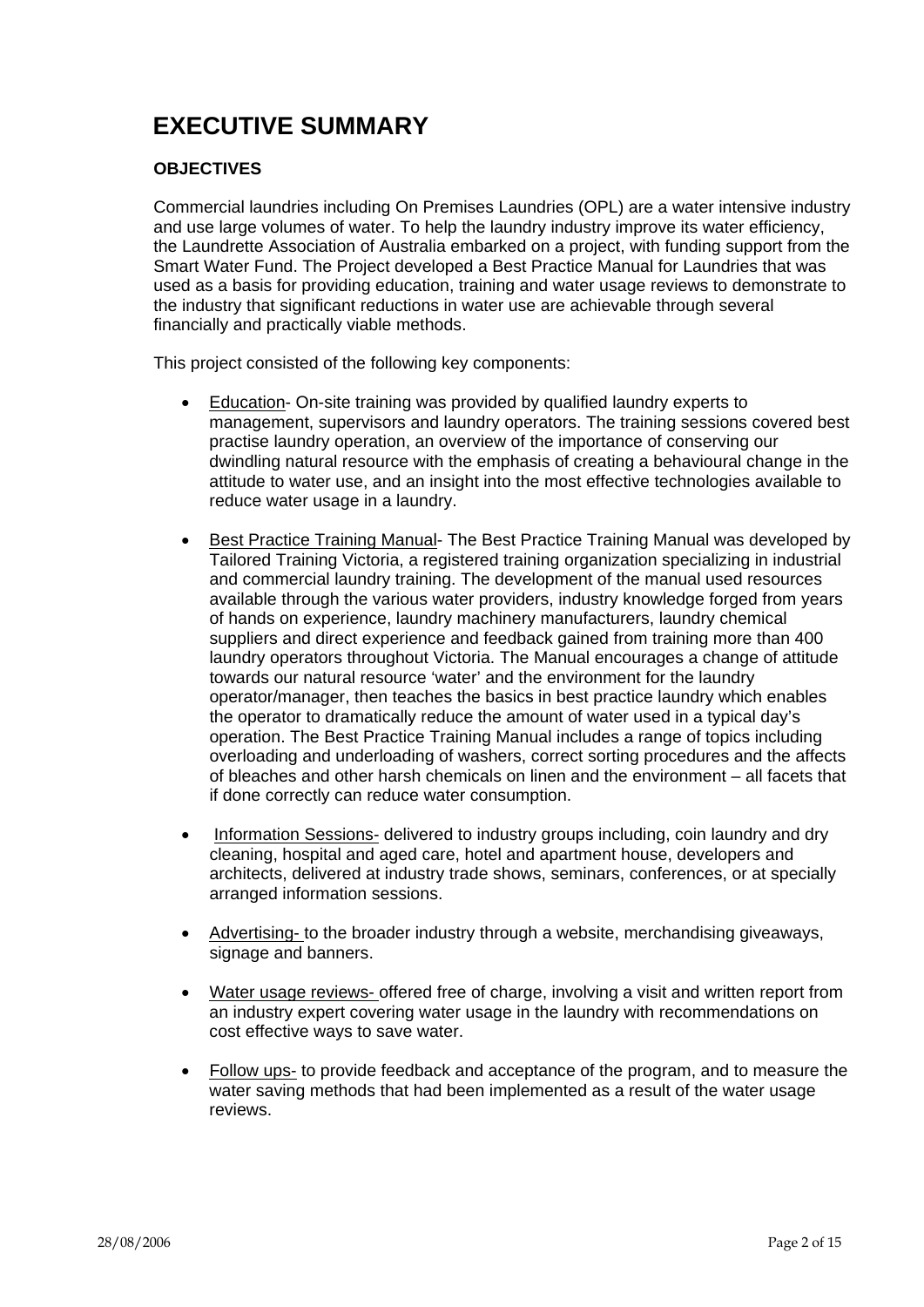The expected long term outcome of the project is an eventual reduction in water use in the laundry sector by 10 to 20% (120 ML/ year approximately) with further savings predicted if existing equipment is updated.

# **KEY FINDINGS**

It was generally found that the laundry industry as a whole requires education in the basic principles of laundering, which in turn will reduce water usage and improve trade waste discharge quality. Many staff are untrained, and possess little knowledge of best practise laundry procedures. Overloading and underloading of washers is common practice in many laundries. Incorrect sorting procedures, unnecessary rewashing and general bad practices were found consistently. This is especially evident in the aged care and hospitality laundry sector.

 Overuse of chemicals is common practise in many laundries, with chemical suppliers usually given the responsibility of setting dosage amounts to the level they desire. Rewash levels, which should be at 1-6% depending on the type of textile to be laundered and the degree of soiling is often as low as 0%. Where powdered chemicals are used, over use is common practise.

Old and inefficient washing machines were found on a regular basis, with general maintenance neglected. The use of top loader washers in health and aged care laundries, dry cleaners, coin laundries, and motel laundries is still common place often using double the quantity of water of a modern front loader.

The large commercial laundry sector, especially those who predominantly supply the states hospitals and aged care facilities were generally found to be extremely water efficient, with best practice the norm in this area of commercial laundry. As laundry is not only their core business, but their sole purpose, generally knowledge of best practice laundry is evident, not only with management but also with supervisors, leading hands and the like.

Most managers attend regular industry seminars, meetings and trade shows such as those run by the Textile Rental Launderers Association TRLA, Victorian Institutional Launderers Association VILA and the annual Launtex Seminar. Some even travel overseas to keep abreast of latest technological advances and improved processes and systems.

Many large commercial laundries operate Continuous Batch Washers CBW which are the most water efficient washing machines available in the world. Typically a CBW uses 5-7 ltrs of water for every kilo of linen washed. This compared to smaller laundries where the ratio can be more than 20 litres of water to 1 kg of linen.

Chemical companies such as Ecolab and Campbell Cleantec have developed state of the art water recycling and heat recovery systems which further reduce water consumption. This technology is rapidly becoming the norm for many large commercial laundry operations.

Most of these laundries are usually in the top 10-20 users of water in each water provider's area, so water management and water reduction plans are assisting these laundries further.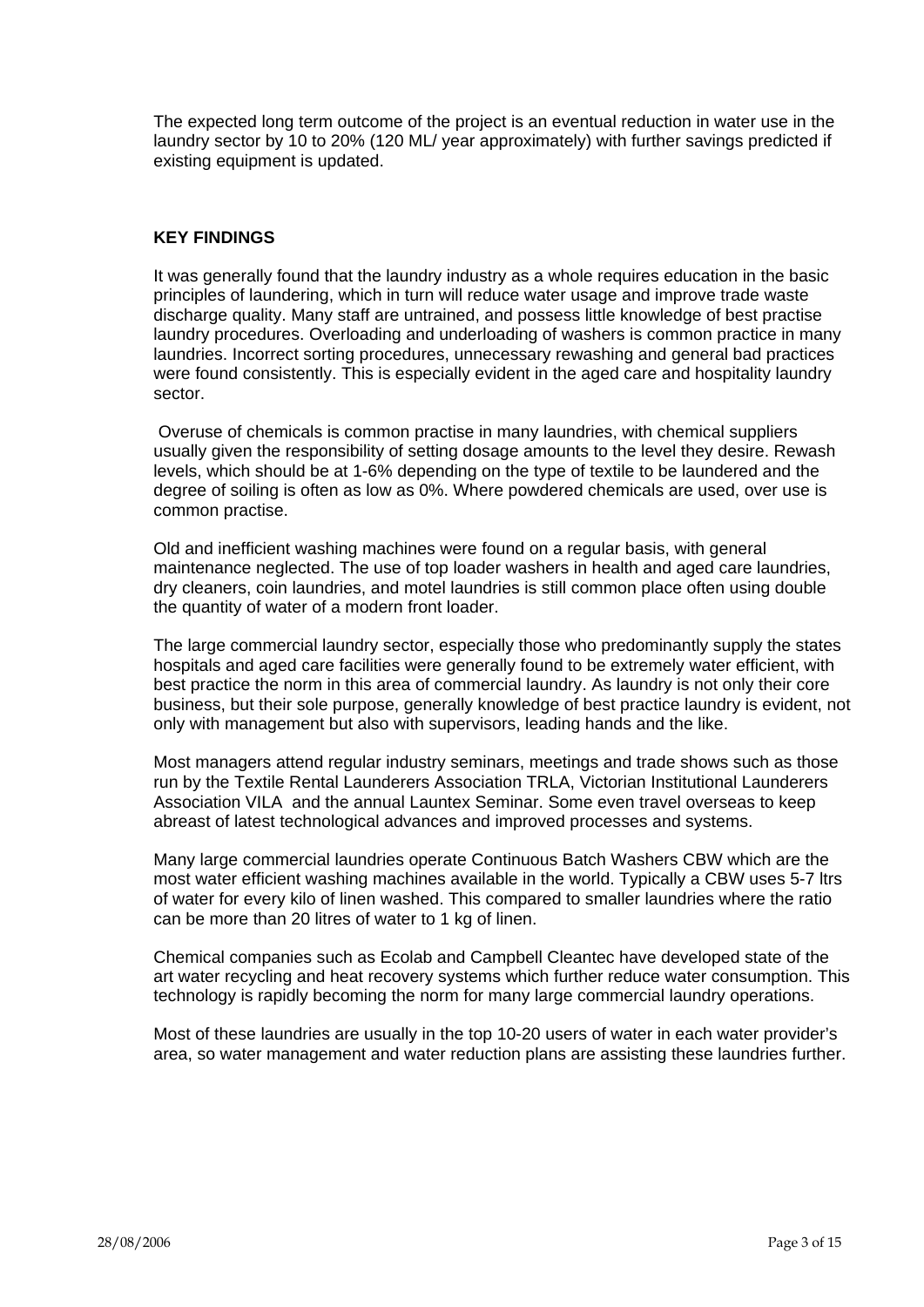# **KEY RECOMMENDATIONS**

## *Water Recycling*

The ability to recycle water in a commercial/industrial laundry application is not a new idea. It is generally accepted that the last rinse water used in an industrial washer extractor can be re used as a Prewash for the next wash cycle. Larger commercial and industrial laundries have been utilizing this technology for decades, generally, where laundry throughput is 30,000 kgs per week or more. Smaller laundry operations have generally not been interested in water recycling due to the long payback of the system often equating to 10 years or more. A space limitation for storage of reusable water has also made water recycling impractical for most applications. In recent years, washing machine manufacturers and specialized plumbing services have designed systems that are less expensive and dynamically designed with space requirements.



Pictured above right, Ipso 23, 16, and 9.5 kg washer extractors with WaterSaver® recycling tanks. Relatively inexpensive water recycling tanks doubling as a plinth to raise loading height of washers. Compatible with Ozone Laundry technology these tanks are proving to be quite popular in aged care facilities across Victoria. Expected water savings of 20% are achievable with this type of system.

# *Improved linen type and design*

The Cerrisse linen system involves replacing traditional blankets with a non washable doona, with washable doona cover. This unique system not only saves water use in the laundry by 75% compared to washing blankets, but reduces labour in changing beds, is totally OH&S friendly for nursing and care staff, and reduces gas usage in drying considerably. The Cerrisse system is the first of several new linen developments available with an ROI typically of 6 months.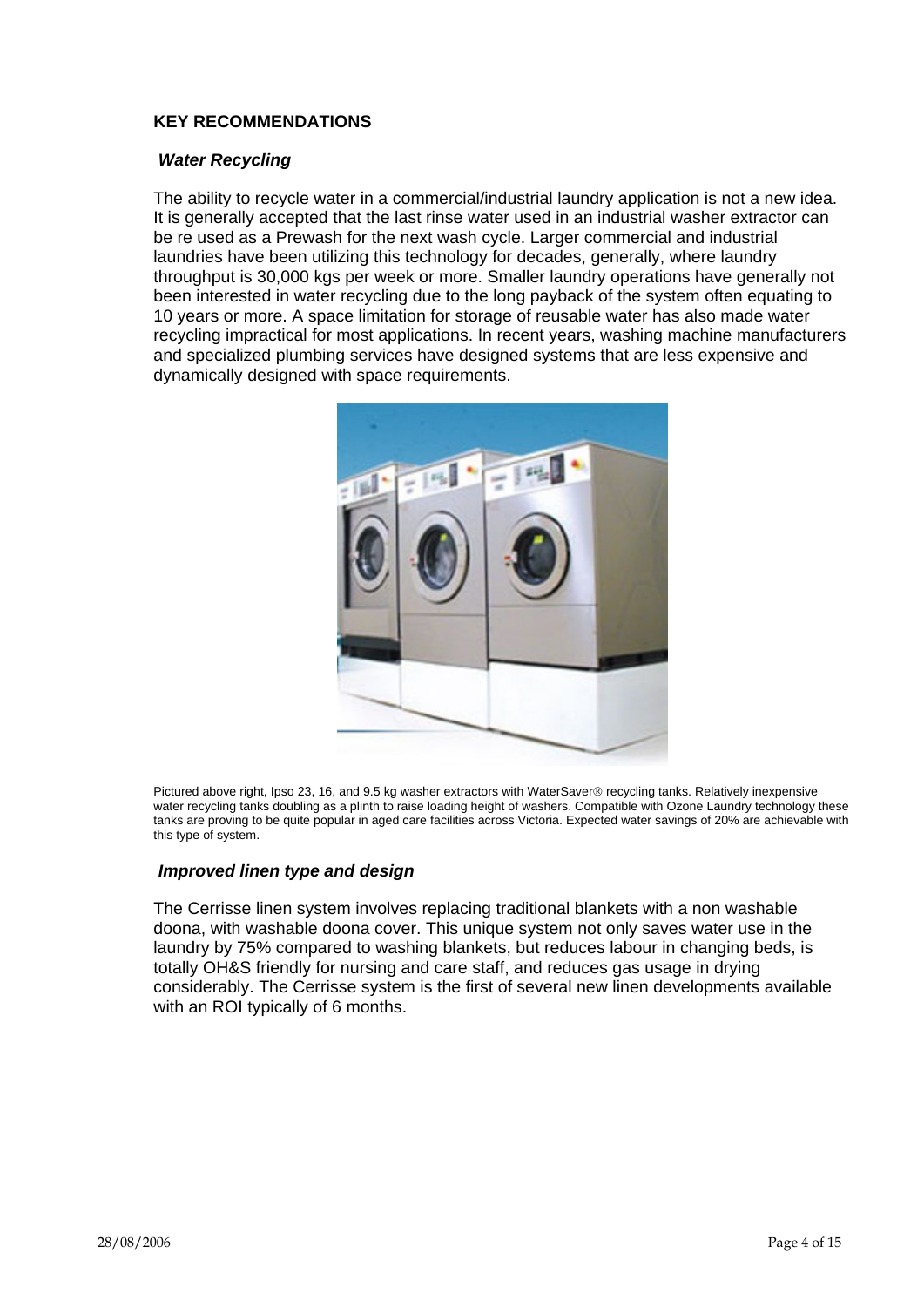

Above, the unique Cerrisse linen system which is replacing the need for traditional blankets in hospital and aged care facilities around Australia.

# *Ozone Laundering*

Ozone burst on to the scene in the U.S and Europe in recent years and is now available through several manufacturers here in Australia. Ozone can reduce water consumption by 40%, allow bacteria free cold water washing, improve trade waste sewer quality, reduce gas and electricity costs, extend linen life and is safer on delicate personal clothing in aged care laundries. Ozone has a unique ability to maintain and in most cases improve whiteness and color in linen. Ozone laundering, when coupled with a failsafe device and regular validation of process (bacteria testing) conforms to Australian Standards and with an ROI of 18 months (on average) is fast becoming a popular choice for new and existing laundries throughout the country.





Affordable for small hotels...

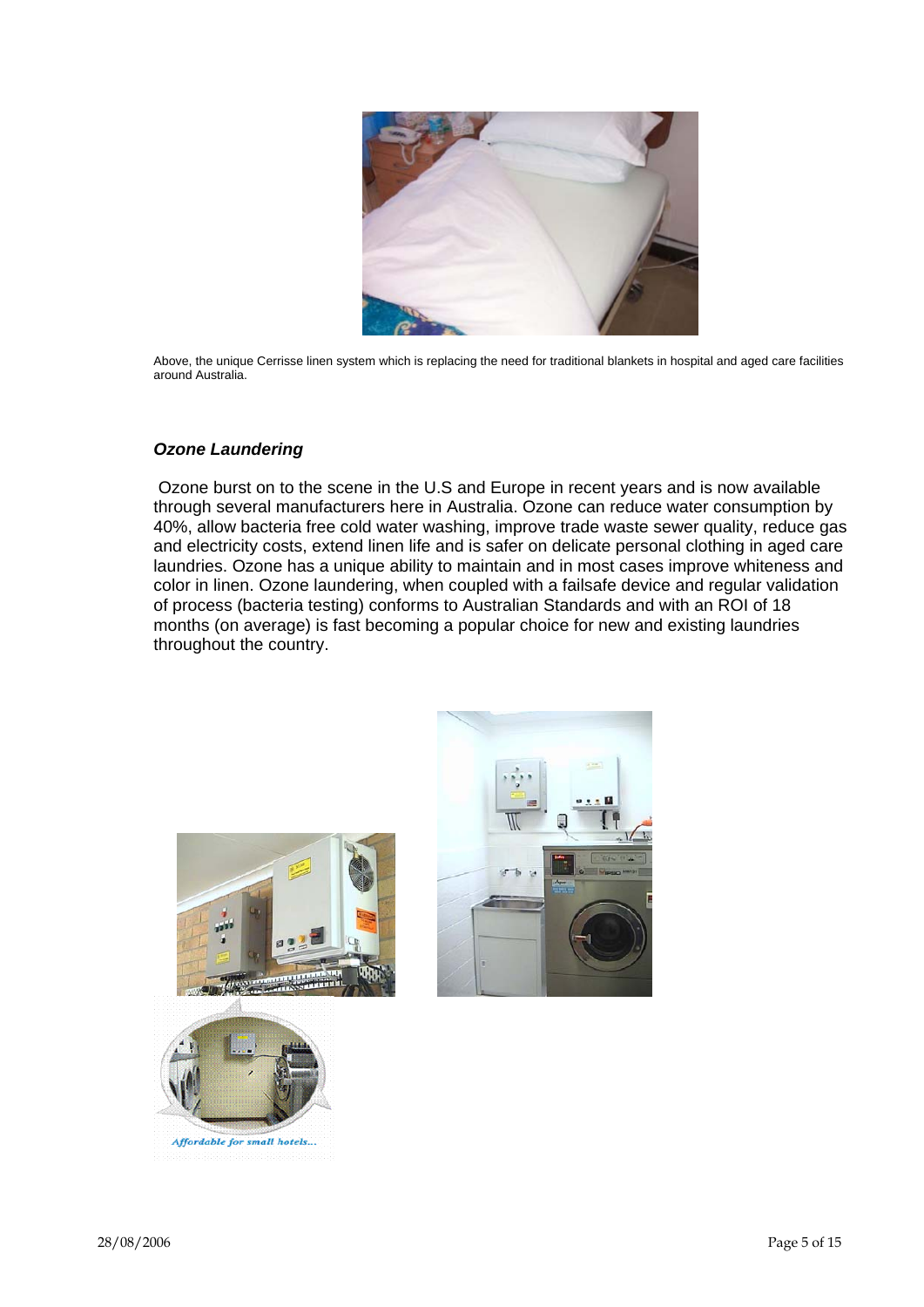Above left, an ozone laundry bolts on the wall and can be used for new and existing laundries Above middle, ozone fitted to a 16 kg Ipso washer Above right, ozone is suitable for hotel, motel, hospital, aged care, and commercial/industrial laundry applications up to any size.

## *Staff Training*

Staff training in basic principles of laundry practise is available through several Registered Training Organisations and TAFE Colleges throughout Victoria. Training can consist of one off sessions with laundry staff and management, or with more comprehensive programs such as Government sponsored Certificate II, III and IV in laundry operations courses. Today, most training is conducted on site by qualified and experienced laundry professionals. Training can not only reduce water consumption but reduce all other utility costs, improve production, improve quality, extend linen life, and reduce OH&S risks.

#### *Update old washing machines*

Not only do top loading washers use up to 100% more water than new efficient front loading washers, they do not wash very well. Soiling test results in both types of washers consistently show front loaders perform much better. If an industrial or commercial laundry requires hygienically clean linen and clothing (which all should) toploaders cannot guarantee bacterial and viral disinfection. This is especially crucial in health and aged care where it is a requirement by various governing bodies to provide laundry to a hygienic standard.



Above, a current aged care laundry operating an old top loader and 40 yr old inefficient front loading washers.

*Rain water capture*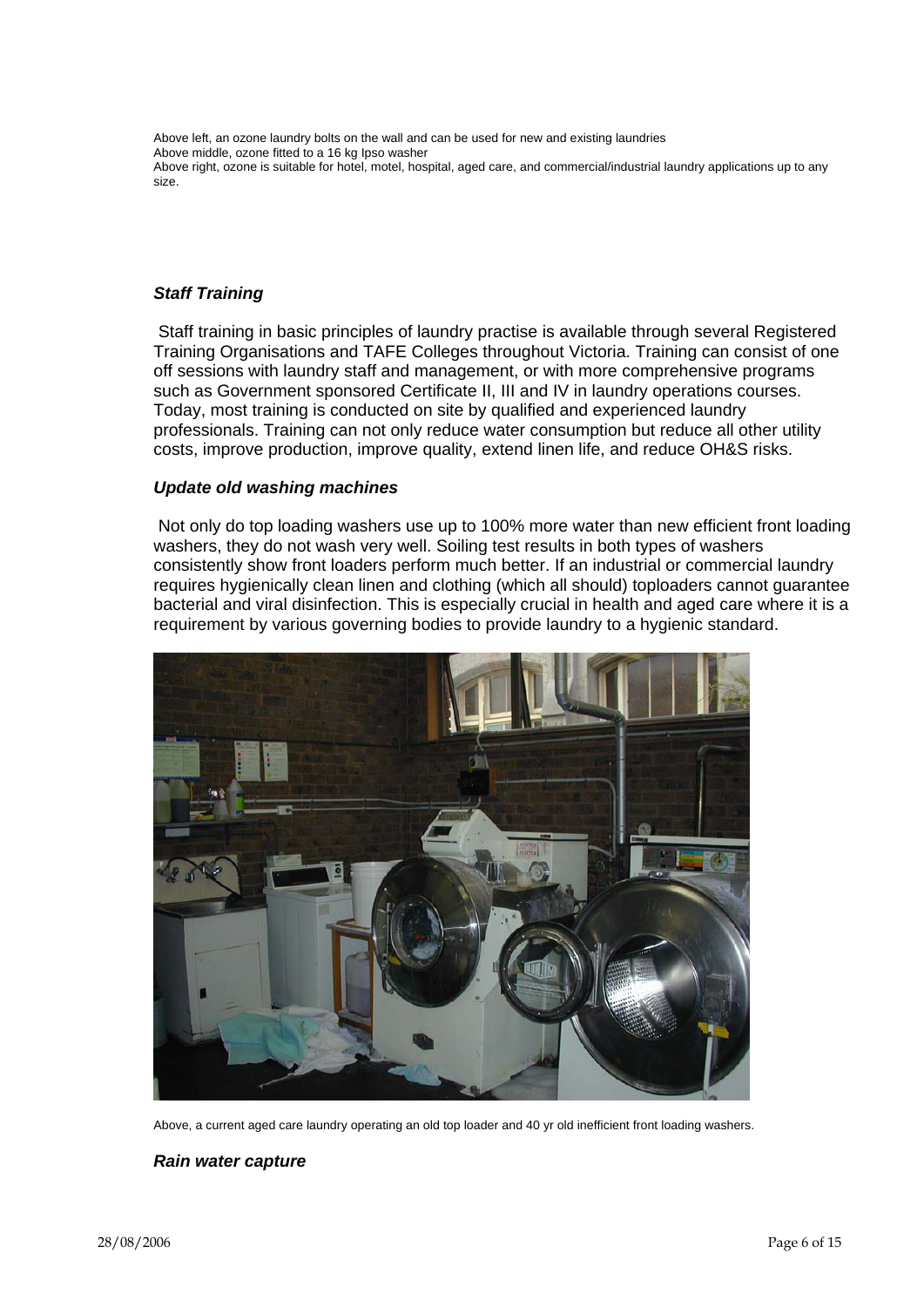Again, not a new idea yet is potentially a significant potable town water supply water saver. The main resistance is the difficulty in modifying existing building and finding suitable locations for large storage tanks to capture bulk water during heavy periods of rainfall. In addition, water authorities require additional meters to charge for trade waste. The concept could possibly gain a small footing should there be opportunity to waiver trade waste costs and incentives businesses to consider this option with greater favour. Architectural firms promoting the concept at time of the building design would best serve introduction and implementation.

### *Chemicals dosage analysis and wash programming*

The laundry industry relies totally on chemical companies to formulate dosages of chemicals for best outcomes in the laundry. Unfortunately many chemical company representatives do not take into account the importance of best quality trade waste when calculating their formulations, nor water minimisation. The easiest thing for a chemical representative to do is increase dosages of alkali, detergent, and bleaches to make the linen cleaner and whiter. This is not recommended as trade waste quality can be affected, as well as undue degradation to linen.

## *Machinery maintenance*

Washer maintenance is imperative for efficient operation. Several instances had been seen where the drain valve of the washer had been leaking creating an excessive use of water. Leaking drain valves are a regular occurrence in all industrial washers. This is often caused by foreign objects such as tools, surgical instruments, bra wires and the like getting caught in the drain valve. Water levels inside washers should be monitored on a daily basis by visual inspection. Not only do these problems waste water, they can often do damage to the washer and affect wash quality both hygienically and aesthetically.

# **PROGRAM DESCRIPTION**

#### **Education**

Training sessions were held for laundry staff and management at 50 laundries throughout Melbourne. A total of 62 staff attended the sessions which were held on site during staff normal working hours. All staff who were deemed competent, following completion of the written assessment were presented with SMART WATER training certificates.

There are many misconceptions when it comes to basic laundry understanding. Many of these misconceptions come from chemical companies, machinery manufacturers, infection control fraternity, nursing management, hospitality management, and commercial media and advertising.

Chemical company representatives often suggest more chemicals for better wash results. The problem here is that the more chemical used the more water that is often required to rinse those chemicals out of the linen. Often there is little regard for the damage these chemicals will do to the environment.

Often loads are not sorted by degree of soiling, this leads to linen and clothing being subjected to extremely high levels of chemicals and massive amounts of water when most of the load only required half as much chemical and water.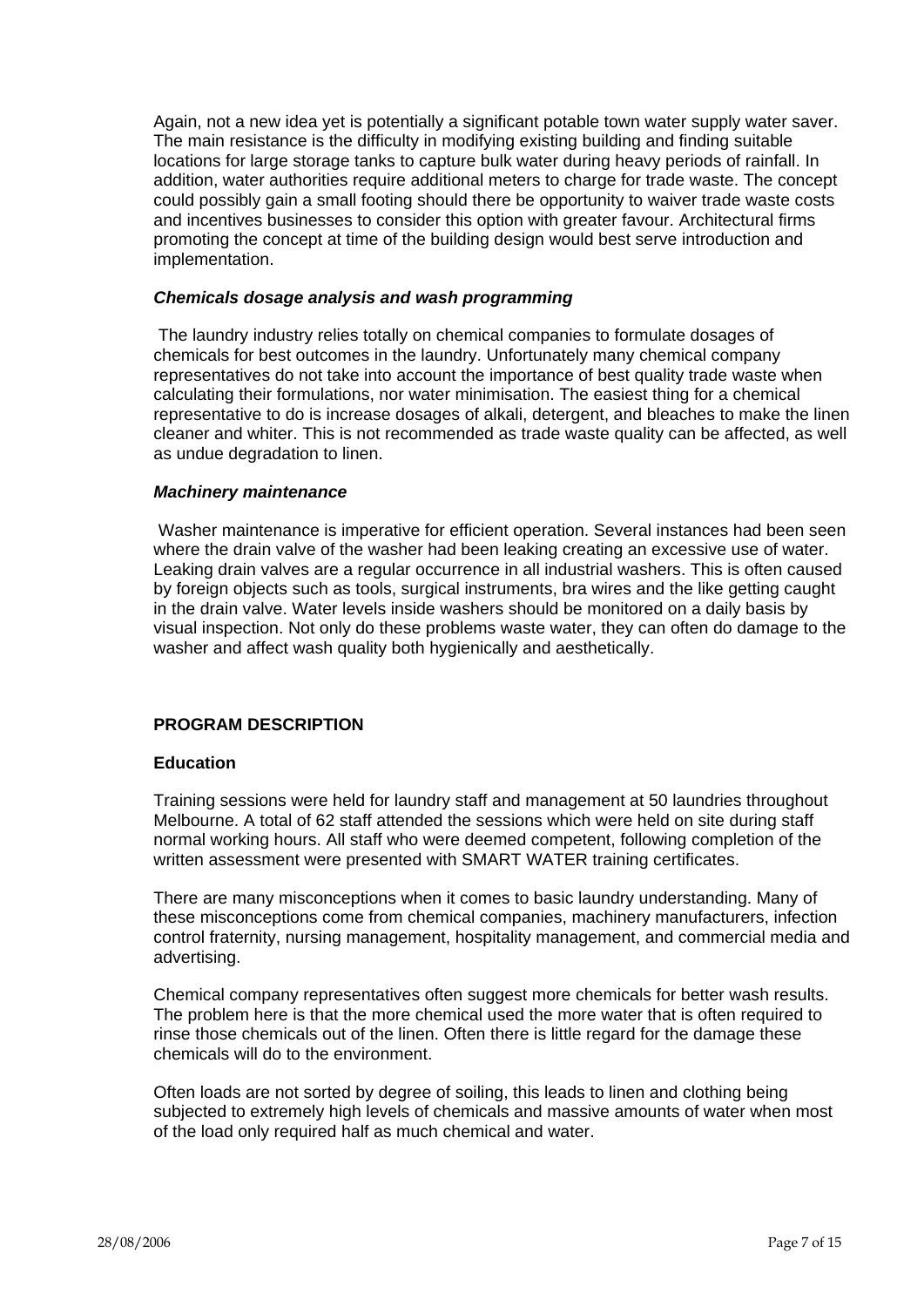High levels of alkali used in the wash process generally require high levels of acids to balance the ph of the load at the end of the cycle. When often limited alkali could have sufficed.

Different types of textiles require different loading ratios in a wash process. Therefore a basic understanding of textiles and fibres is necessary to launder correctly.

Different soil types require variations in the wash formula and chemical additives. More bleach is not always the answer.

Water quality has a massive affect on wash formulation. It dictates types of chemicals that should be used, and also affects recommended loading ratios.

Washing machine manufacturers often encourage laundry staff to overload washing machines, as this can alleviate vibration and shaking in some front loading washer extractors. The problem here is that linen rewash rates go up, meaning more water is wasted in rewashing. Hospitality management are often guilty of this practice as they believe it will improve production and reduce labour costs.

Some infection control specialists and management in the health and aged care sectors unnecessarily advice laundry operators to sort articles in to various categories. This leads to part loads and enormous increases in water usage.

Many laundry staff, whether they are in a small hospital, an aged care laundry, a serviced laundrette, a motel or hotel laundry do not understand the basics of laundering. In many ways our ancestors who used rocks and water from the river, understood laundry better than the laundry workers of today.

A water management and action plan in many laundries, especially when it is not their core business is a completely foreign idea to laundry workers and managers. The manual addresses the basics and provided impetus to work through and implement plans to reduce water consumption.

A brief introduction to some of the new technologies available is also a great way to generate discussion and hopefully instigate management to investigate further.

The topics covered included:

## **WATER FACTS**

Where does our water come from?

Why is there so much focus on water conservation?

## **WATER AND ITS ROLE IN THE LAUNDRY**

Why do we need water?

What role does water play in the washing process?

How does water work with detergents?

# **SOIL TYPES ~ ACIDS, ALKALIS AND SOLVENTS**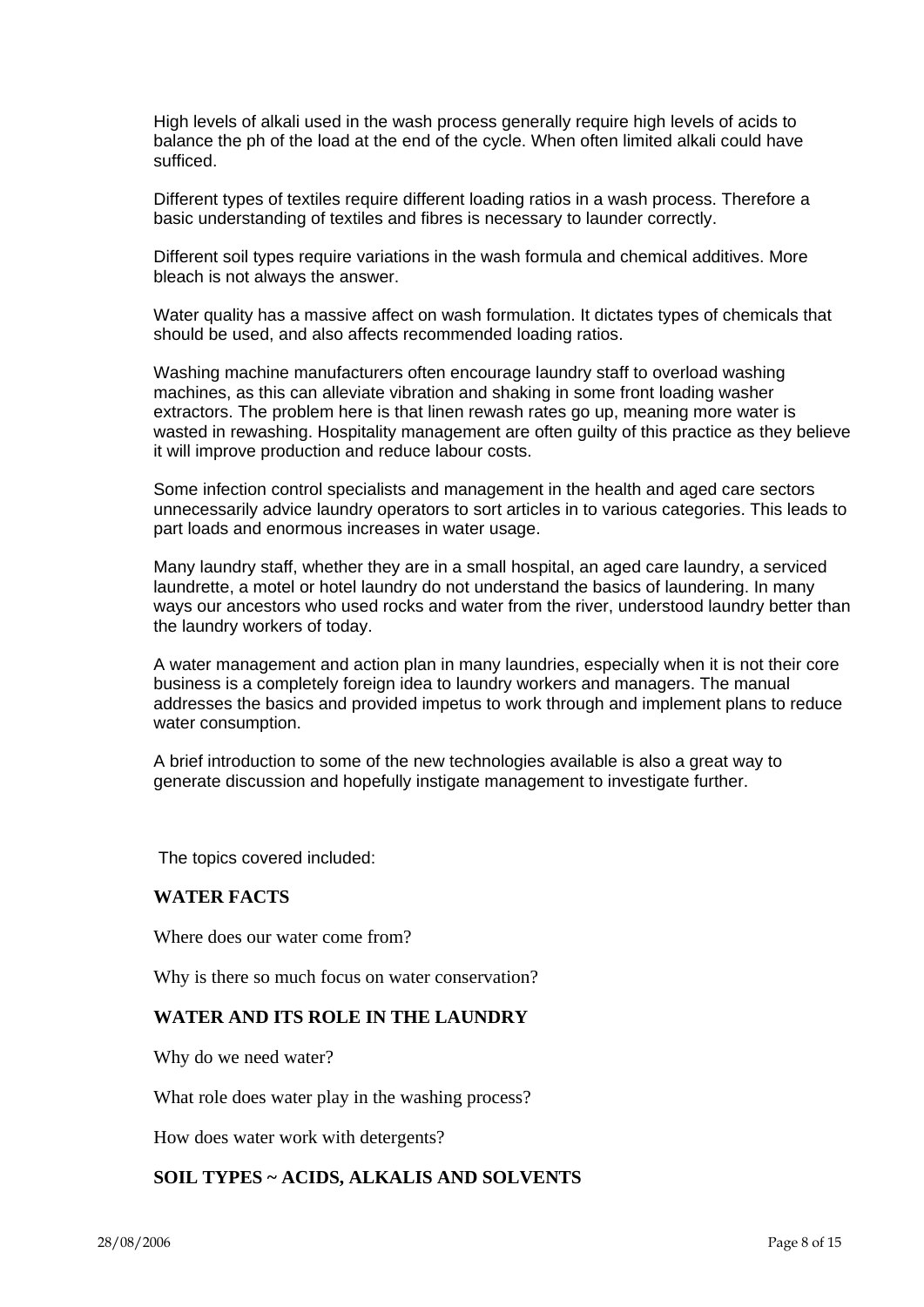Different soil types

Acids, alkalis and solvents

How is this relevant to laundries?

# **TEXTILE TYPES**

Natural fibres

Man made fibres

# **WATER QUALITY**

Soft water.

Hard water

Minerals and impurities

# **WASH PROGRAMS**

Filling Factors

Sinners Circle

Rewash

# **WHERE IS WATER WASTED IN A LAUNDRY?**

Sorting

Washroom

Drying

Finishing areas

Packing and dispatch

# **IMPLEMENTING CHANGES**

Making a plan

Implementation and monitoring

# **SUMMARY**

Where to start?

What can you do?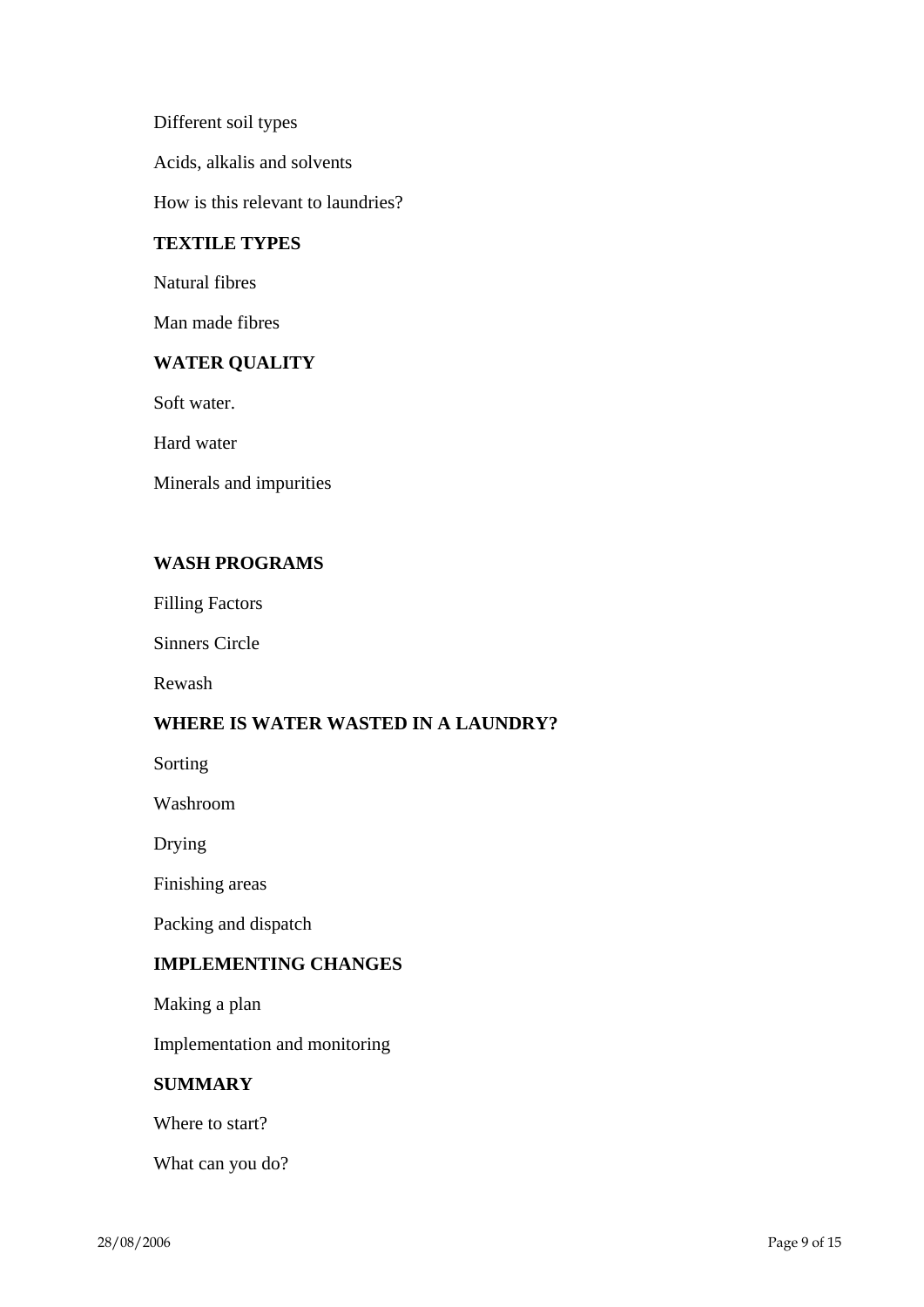New technologies as well as Old Ideas Revisited

Help and assistance available

# **INFORMATION SESSIONS**-

Information sessions were held at several industry forums including the following:

| <b>INFORMATION SESSION NO 1</b> | Laundrette<br>Association<br>Site: Quest Inn                   | LAA Trade show, one hr presentation on training and reviews for<br>laundrettes, tips on water savings, new technologies, attended by<br>self service and serviced laundrette owners                                                                                                                                    |
|---------------------------------|----------------------------------------------------------------|------------------------------------------------------------------------------------------------------------------------------------------------------------------------------------------------------------------------------------------------------------------------------------------------------------------------|
|                                 | Carlton<br>No attendees:<br>approx 40                          |                                                                                                                                                                                                                                                                                                                        |
| <b>INFORMATION SESSION NO 2</b> | Laundrette<br>Association                                      | Dial a Laundry plant tour, one hr training presentation, hands on<br>discussion, demonstration on stain removal tips, new technology,<br>water saving and chemical usage, attended by serviced laundrette<br>owners                                                                                                    |
|                                 | Site: Dial a Laundry<br>Richmond<br>No attendees:<br>approx 30 |                                                                                                                                                                                                                                                                                                                        |
| <b>INFORMATION SESSION NO 3</b> | <b>Textile Rental</b><br>Launderers<br>Association             | TRLA scheduled meeting, 35 min introduction to Smart Water<br>Laundry Program, overview of all aspects of Smart Water<br>program. Attendees included commercial laundry owners,<br>managers, supervisors and associated traders                                                                                        |
|                                 | Site: Vecci Melb<br>No attendees:<br>approx 20                 |                                                                                                                                                                                                                                                                                                                        |
| <b>INFORMATION SESSION NO 4</b> | <b>TRLA and VILA</b><br><b>Annual Conference</b>               | 45 min presentation to approx 100 commercial and institution<br>laundry operators and managers. Topics included intro to Smart<br>Water Program, overview of VIC water resources, general<br>discussion covering water saving technology. Attended by<br>commercial laundry owners, supervisors and associated traders |
|                                 | Site: Mercure Hotel<br>Geelong<br>No attendees:<br>approx 100  |                                                                                                                                                                                                                                                                                                                        |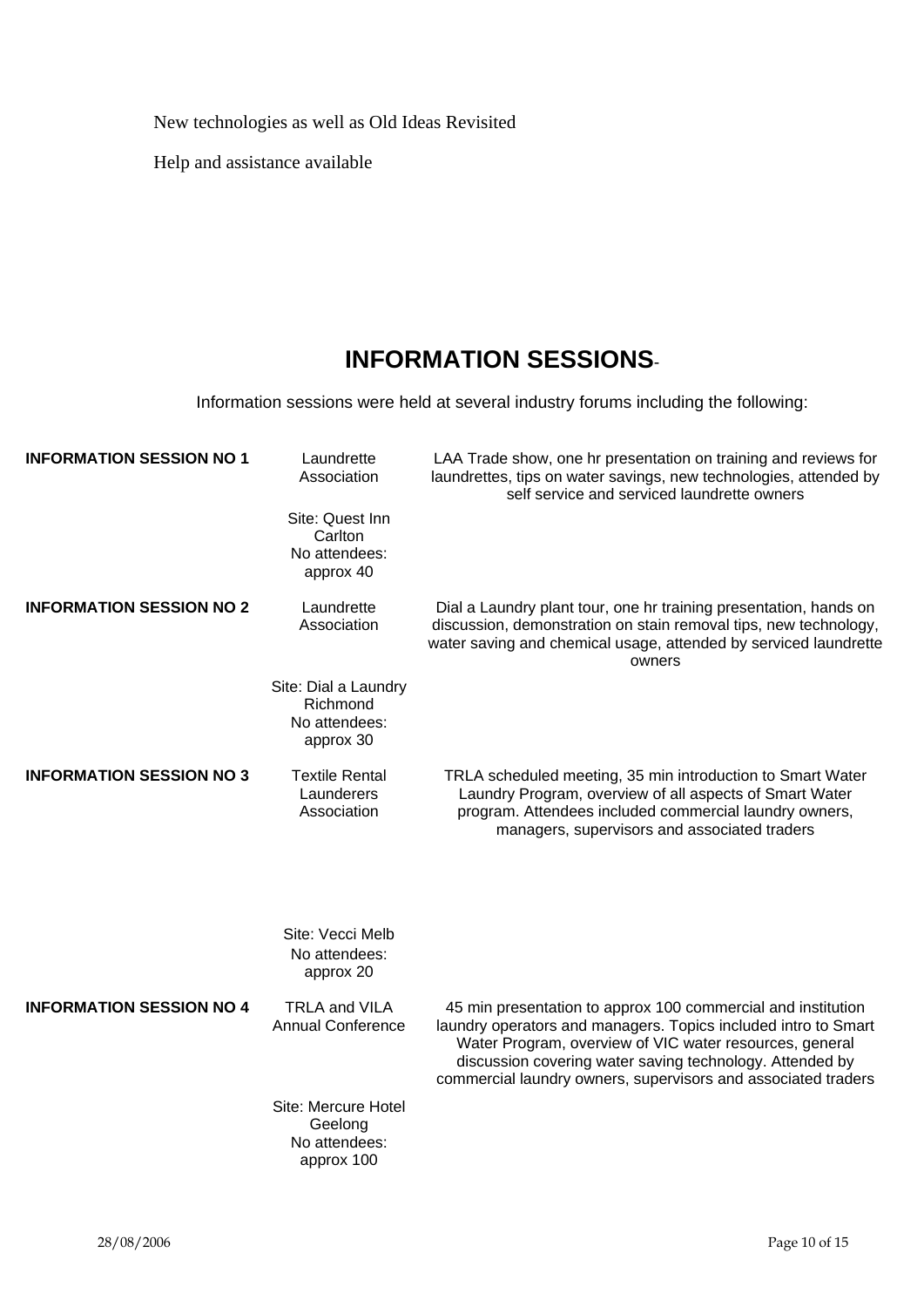| <b>INFORMATION SESSION NO 5</b> | Victorian Aged Care<br>Seminar/Conference                     | 40 min presentation to approx 80 aged care facility operators and<br>managers. Topics included discussion covering water saving<br>technology, both new and old, success stories etc, attended by<br>aged care operators, facility managers, Directors of nursing,<br>maintenance staff, nursing staff. |
|---------------------------------|---------------------------------------------------------------|---------------------------------------------------------------------------------------------------------------------------------------------------------------------------------------------------------------------------------------------------------------------------------------------------------|
|                                 | Site: Caulfield<br>Racecourse<br>No attendees:<br>approx 1100 |                                                                                                                                                                                                                                                                                                         |
| <b>INFORMATION SESSION NO 6</b> | Laundrette<br>Association                                     | Presentation to new and existing laundrette owners on "How to"<br>operate an efficient laundrette", covering technology, installation,<br>maintenance etc. Attended by existing and potential laundrette<br>owners                                                                                      |
|                                 | Site: Plough Hotel<br>Footscray<br>No attendees:<br>approx 50 |                                                                                                                                                                                                                                                                                                         |

Please note, information sessions can be attended by contacting one of the industry bodies, ie TRLA, VILA, LAA.

# **ADVERTISING AND TRADE SHOW**

Advertising included a 'banner bug", pens and glasses which were handed out at info sessions and trade shows.

A trade show booth was hired at the Aged Care Expo at Caulfield Racecourse with more than 1000 aged care operators, managers and staff attending.

# **WATER USAGE REVIEWS**

Water usage reviews were conducted at 51 laundries in all the market segments.

The review included information such as:

LAUNDRY TYPE

LAUNDRY CAPACITY (KGS) PER WEEK

NUMBER OF PRODUCTION STAFF

TRADE WASTE AGREEMENT

WASHER DESCRIPTIONS *(Generally, the older the washers the more inefficient they can be)* 

Average water usage per week (*This was used to cross reference with washer models to identify inefficiencies with water use)* 

Water usage per year KL (*as above)* 

Estimated cost to facility: (*it was important to indicate to the facility the real costs)* 

Check for leaks on drain valve of washers *(one common cause of inefficiency)* 

Are leaks checked regularly (*should be conducted regularly)*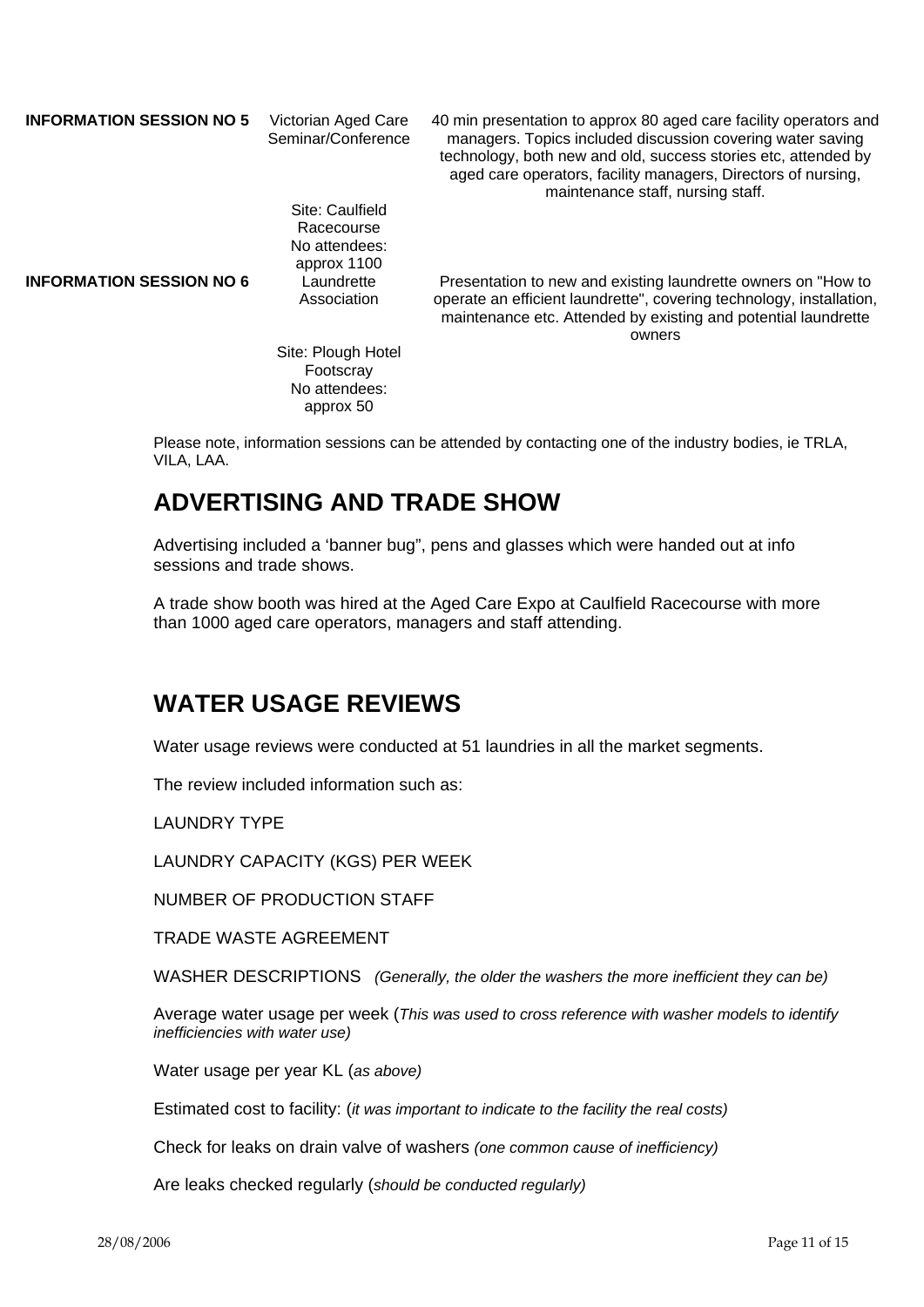Cooling pit *(local trade waste regulations usually require a cooling pit to keep waste water discharge below 38 deg C)* 

Chemical company *(For feedback to chemical companies if required)* 

Liquid / Powder *(powders can be inefficient and harmful to environment in some cases)* 

Copy of programs *(to identify water wastage, which is common)* 

Wash programs analysis *(as above)* 

Rewash levels *(to identify if levels significantly above or below industry standards)* 

Back Flow prevention

Sorting procedures *(crucial to overall efficiency)* 

Loading ratios *(as above)* 

Training *(laundries where staff are trained well are always more efficient)* 

Roof size *(to identify possibility of rain water capture)* 

The review was then studied and viable recommendations were made to the facility on practical ways to reduce water consumption.

# **RESULTS**

#### **KEY FINDINGS AND RECOMMENDATIONS PER MARKET SEGMENT**

#### **COIN LAUNDRY**

**Findings** - A gradual move towards front load washers is taking place, however many old laundrettes are still utilising top load water inefficient washers. Perhaps half of the new laundrettes installed in the last few years are still installing top load washer instead of front load.

It is very difficult in this market to control the wash cycles that the customers use and ensure loading of washers is efficient as the general public accounts for perhaps 75% of the wash loads processed.

Several progressive laundrette owners do not allow self-serve consumers to add their own detergent but instead provide automatic dosing as part of the vend price. This assists greatly in minimising the pollutant load to the sewer and should be promoted more by the chemical vendors and the association. Unfortunately there is no cost incentive in trade waste cost reduction for laundrette owners to adopt automatic detergent dosing.

Overall, the industry is moving in the right direction towards water minimisation however progress is very slow. Until water and trade waste prices increase significantly or AAAA+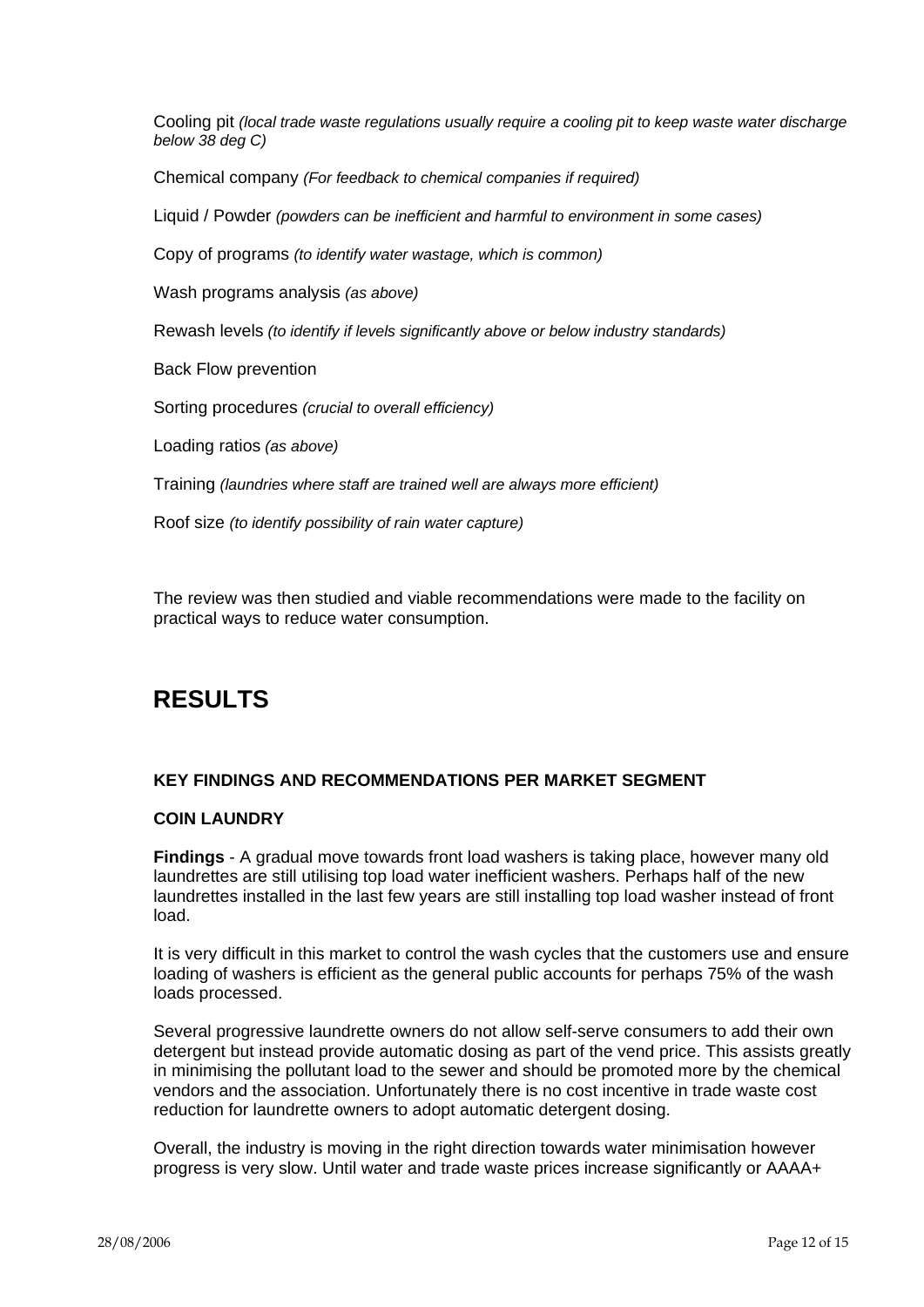water efficiency machines become mandatory for new laundrette DA approvals, change will continue to be slow.

**Recommendations-** Staff training, improved signage, replacement of top loaders and the abolition of powdered chemicals were all common recommendations in this market.

## **HOSPITALITY**

**Findings** – An industry that talks a lot about being environmentally friendly and promoting water conservation in their hotel rooms, back of house is still a problem area and investment in green technology is slow even when attractive paybacks are demonstrated.. Most capital is invested in visual areas where guests have access to and often capital is lacking for back of house activities.

Laundry staff with limited literacy skills and no formal laundry training are often employed to work in hotel laundries. Processes and procedures often lack consideration for water use reduction. Again, significant cost of water and trade waste would assist in the faster development of adopting water saving technology.

**Recommendations-** Ozone technology, water recycling, staff training, chemical and rewash monitoring were all relevant suggestions to the hotel market.

## **AGED CARE**

**Findings** – A fast changing industry with corporate organisations investing heavily in buying into the industry. Capital for new technology is scarce as most funds are being invested in additional facilities in the hunger to grow the organisations. Aged care is prepared to adopt recommendations for water use reduction provided that the standard of care they offer is not compromised, and the return on investment is attractive.

**Recommendations-** Ozone technology, water recycling, staff training, rewash and chemical monitoring.

#### **DRY CLEANING**

**Findings** – Many dry cleaners have old top loading washers for washable textiles, and little or no consideration is given to water use reduction as the cost of water in washing is relatively insignificant to this type of business compared to the cost of labour, equipment, chemicals and other utilities.

**Recommendations-** Replacement of top loaders and old washing machines, but mainly changes to wash programming and chemical additions.

#### **COMMERCIAL/INDUSTRIAL**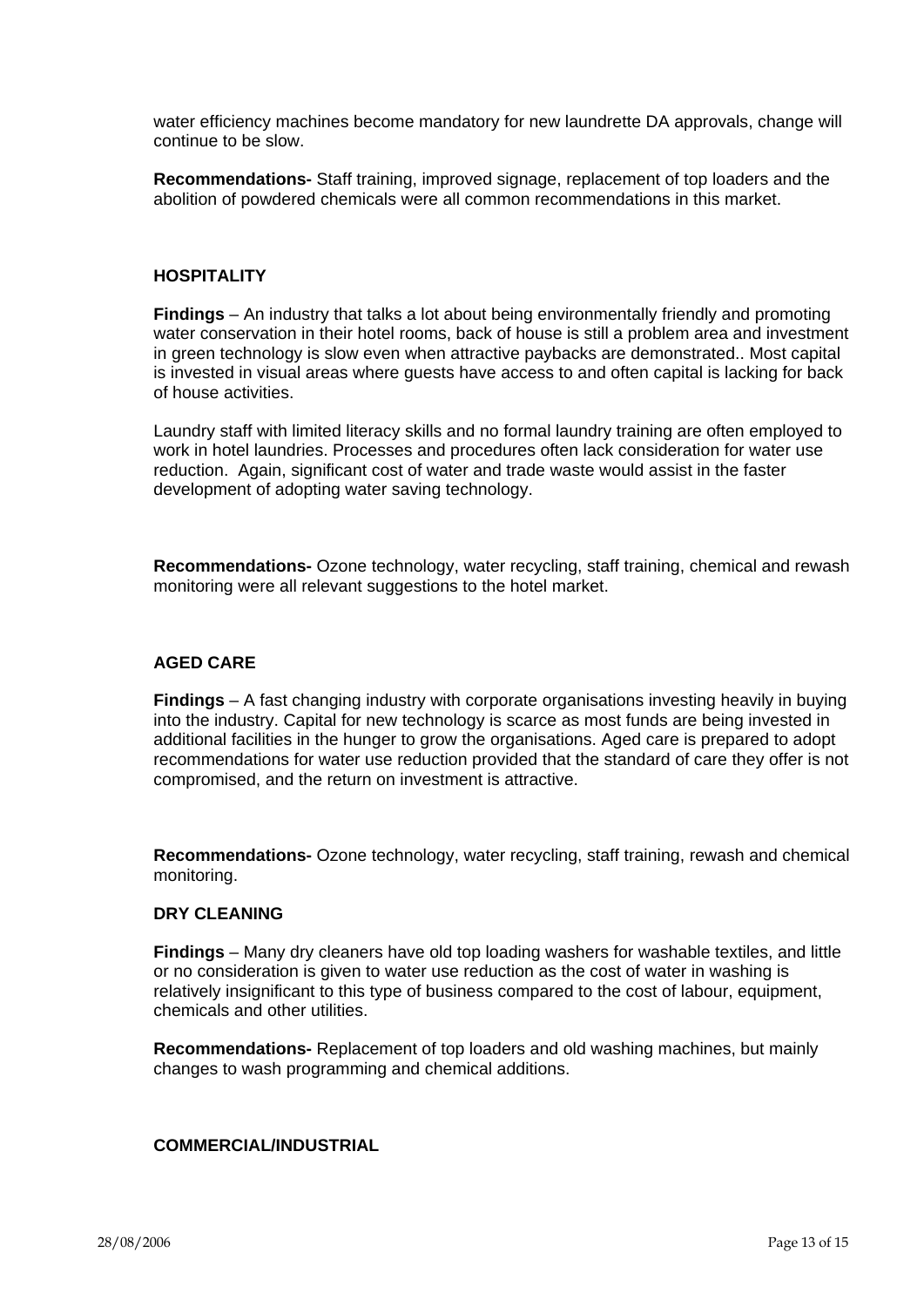**Findings** – Generally this sector is by far the most efficient in it's use of water. Water use is very much a focus with equipment suppliers continually using water reductions as a marketing tool. Staff training in policies and procedures is comprehensive, maintenance is usually carried out regularly and with detail. Chemical dosages and rewash levels are monitored daily, and water usage planning is commonplace with the larger laundries.

**Recommendations-** Further staff training and monitoring of chemicals and rewash was the most common recommendation, but actual savings could not be determined at the time of follow ups.

# **SUMMARY**

The results obtained from follow ups indicated that the Smart Water Program directly resulted in a 12,989 KL reduction in water use per annum. It is worth noting from the comments received that many laundry facilities have planned to implement recommendations made from the water usage review within 3 years. Of the laundry businesses visited as part of this project, expected water savings are 45,244 KL per annum over the course of the next three years from identified water savings of 57,061KL per annum.

Whilst water conservation is a topic that all the operators were keen on hearing about, the fact constantly remains, that implementation of these ideas is looked at positively, provided the operator some see some financial benefits. A fast return on investment is crucial for any business.

The Smart Water program has been successful because the ideas and technologies suggested have offered the operator a favourable financial outcome. This was the key to the success of the program.

The program has been a great success, and the flow on from being able to recommend these ideas will have far and reaching results in the relative industries, as facilities and suppliers will showcase their ideas to other laundry facilities not just in Melbourne, but regional Victoria and Australia.